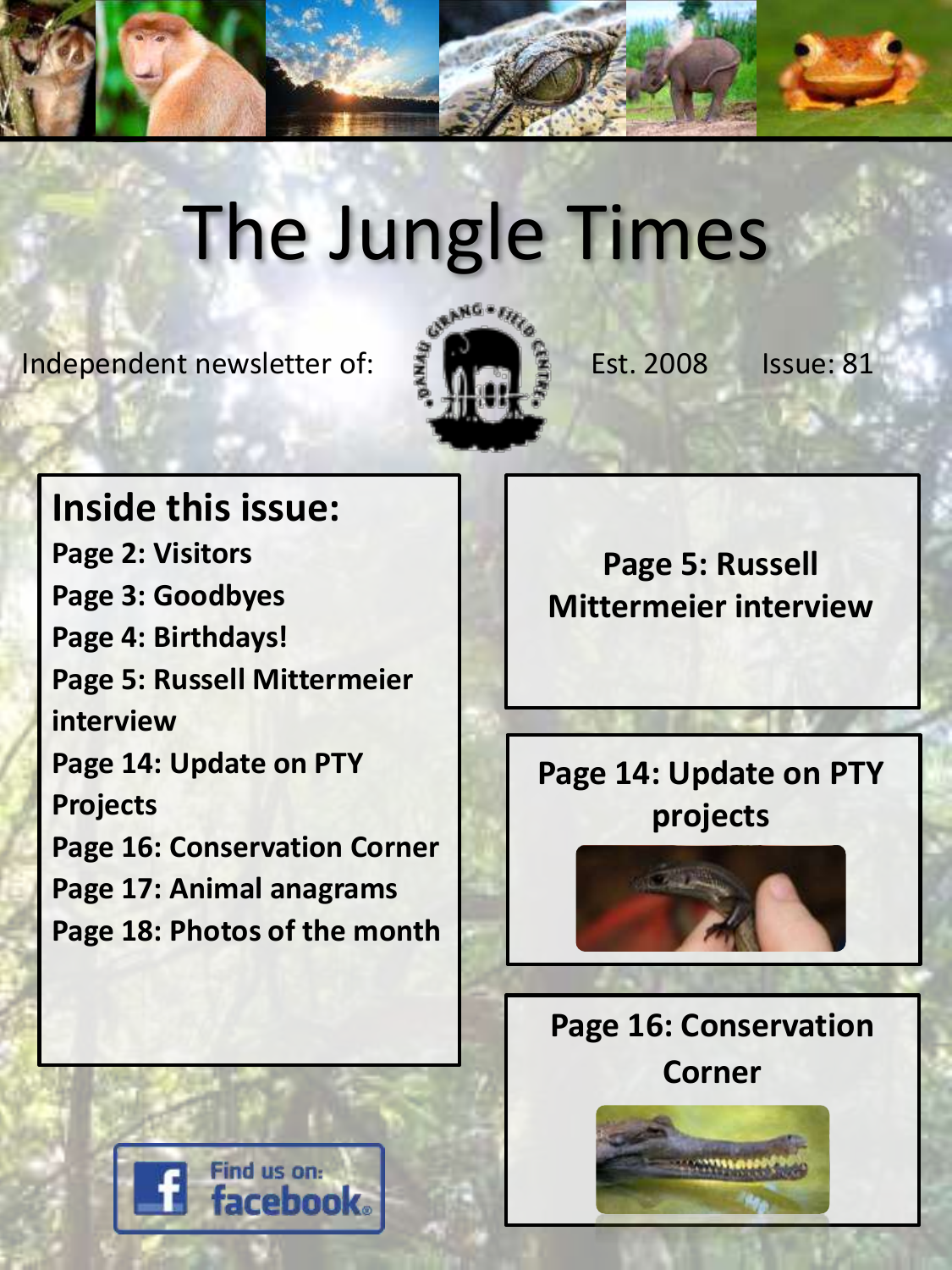# Visitors

This month we welcomed Russell Mittermeier, the President of Conservation International and Chairman of the IUCN/SSC Primate Specialist Group who came to visit with Tetsuji Ida and Hiromi Tada. They are currently in Asia reassessing the conservation status of Asian primates with the IUCN Primate Specialist Group. They visited us for one night, hoping to be able to see a Western tarsier. He was in luck, as PTY Katey Hedger and Scientific Officer Danica Stark tracked down our collared tarsier, Meriah, for them to see. Russell was also kind enough to donate one of his new books, Primate edition of the Handbook of The Mammals of the World, to Danau Girang Field Centre. Thank you very much, we hope to see you again soon!

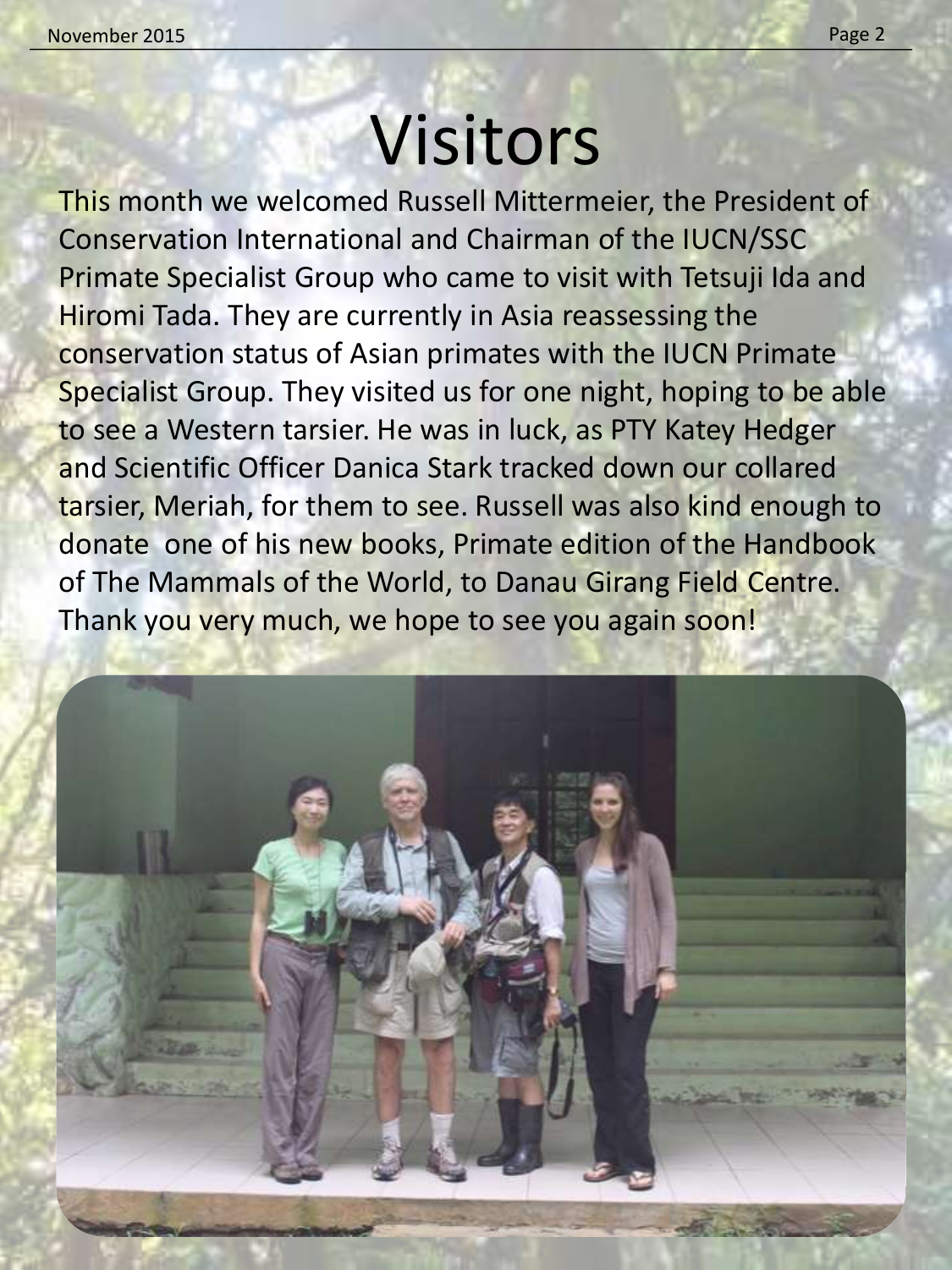# Goodbyes

#### **Masayo Nomoto**

This month we said goodbye to Masayo who volunteered with us for three months. She came to DG to further her knowledge into field based conservation work. She has been very busy in her three months here, helping every single project that was running. She assisted Tim and Martijn with their orangutan follows, Abbie and Katey with tracking nocturnal primates and Rudi in finding frogs during his transects, and much more. She has been invaluably helpful to us in her time here. Thank you Masayo, we hope you enjoyed yourself!

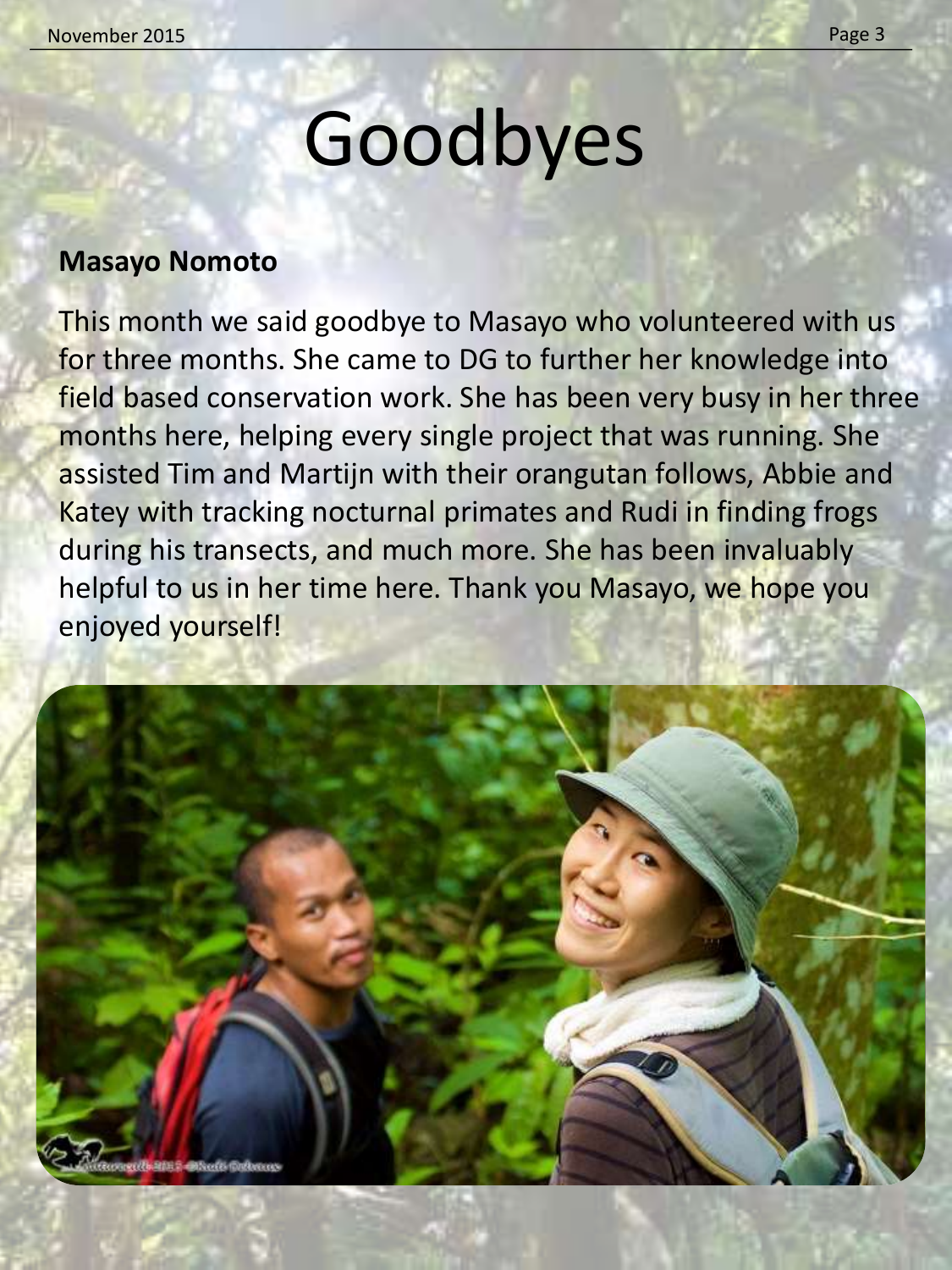# Happy Birthday!

Happy birthday to our PTY Abbie Fletcher and long-term volunteer Aubery Lebas, both of whom turned 22 this month! Aubery spent her actual birthday with her friend in Bali whilst on her visa run (lucky girl!) so we celebrated a few days early with birthday cake and a movie! Abbie spent her jungle birthday tracking our nocturnal primates with PTY Katey Hedger, after which we surprised her with a pink lemonade cake and a movie night. We hope you had a wonderful day girls!

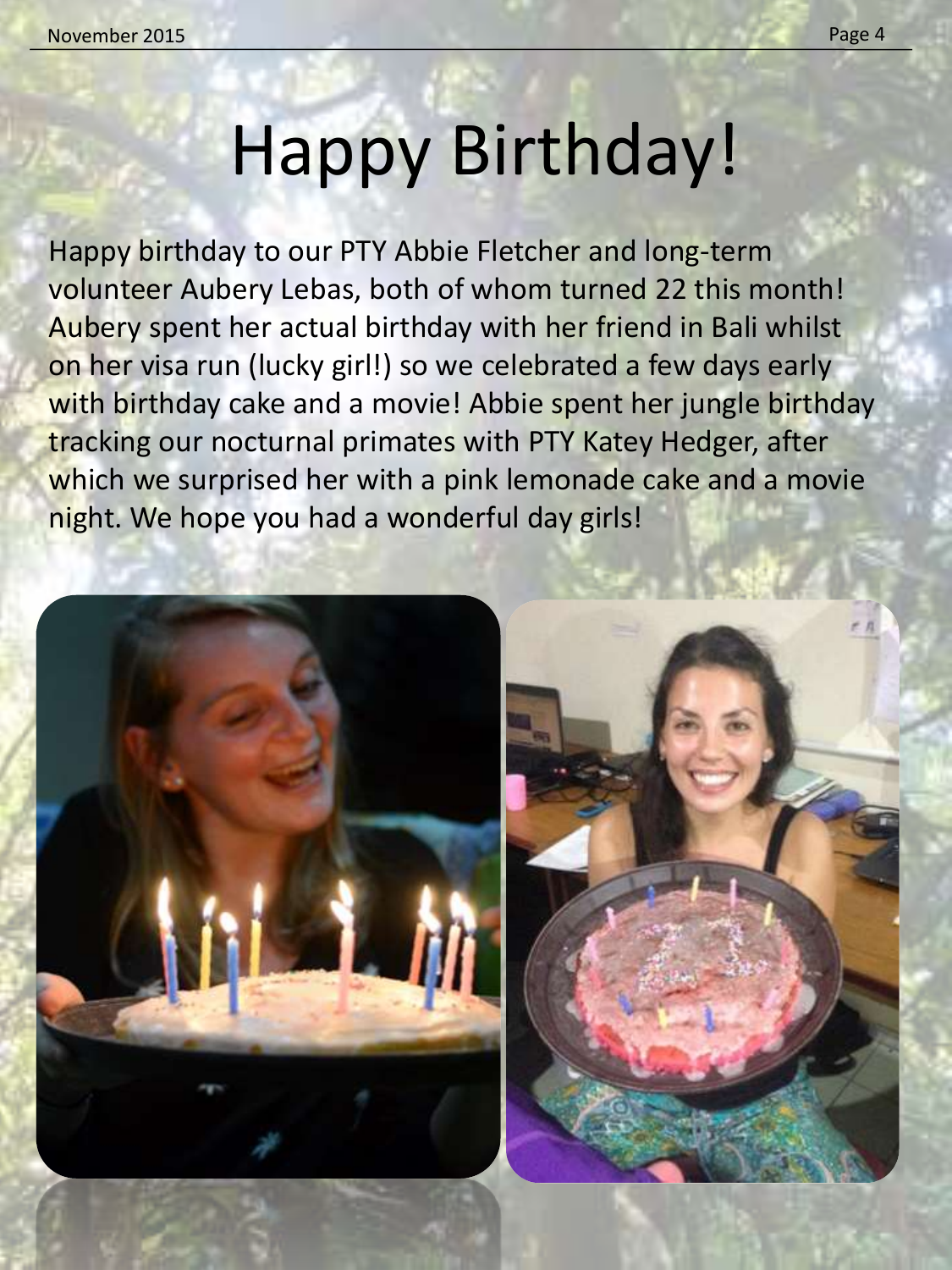# Interview with Russell Mittermeier

Russell Mittermeier is the President of Conservational International and is visiting Asia in order to reassess the conservation status of Asian primates with the IUCN Primate Specialist Group.

#### **Can you tell us about the work you did with the World Wildlife Fund?**

I was very lucky, at about the time that I was finishing my thesis and I met Barbara Harrison, who was the first chair in the Primate Specialist Group IUCN. We hit it off really well and she was retiring so they dumped all the responsibilities of the group on me, in 1977. I did a global strategy for primate conservation, with a handful of other primate researchers, and that was successful enough that World Wildlife Fund created a primate programme that I became the head of in 1979. We created the first ever primate action fund, which was a \$30,000 pot of money, so we were able to do a lot of little \$1000 projects. I continued to do primate research in the 80's, focused on the Atlantic forest region of Brazil, which up until then everybody talked about the Amazon, but the Atlantic forest is this other whole ecosystem, a different biome really, that has lost about 90% of its habitat. It has 25 different kinds of monkey, and nobody had ever really done an in-depth analysis of all the species there, so I started working there. Then during that period, I also got interested in Madagascar, so I started working there in 1984, and ever since.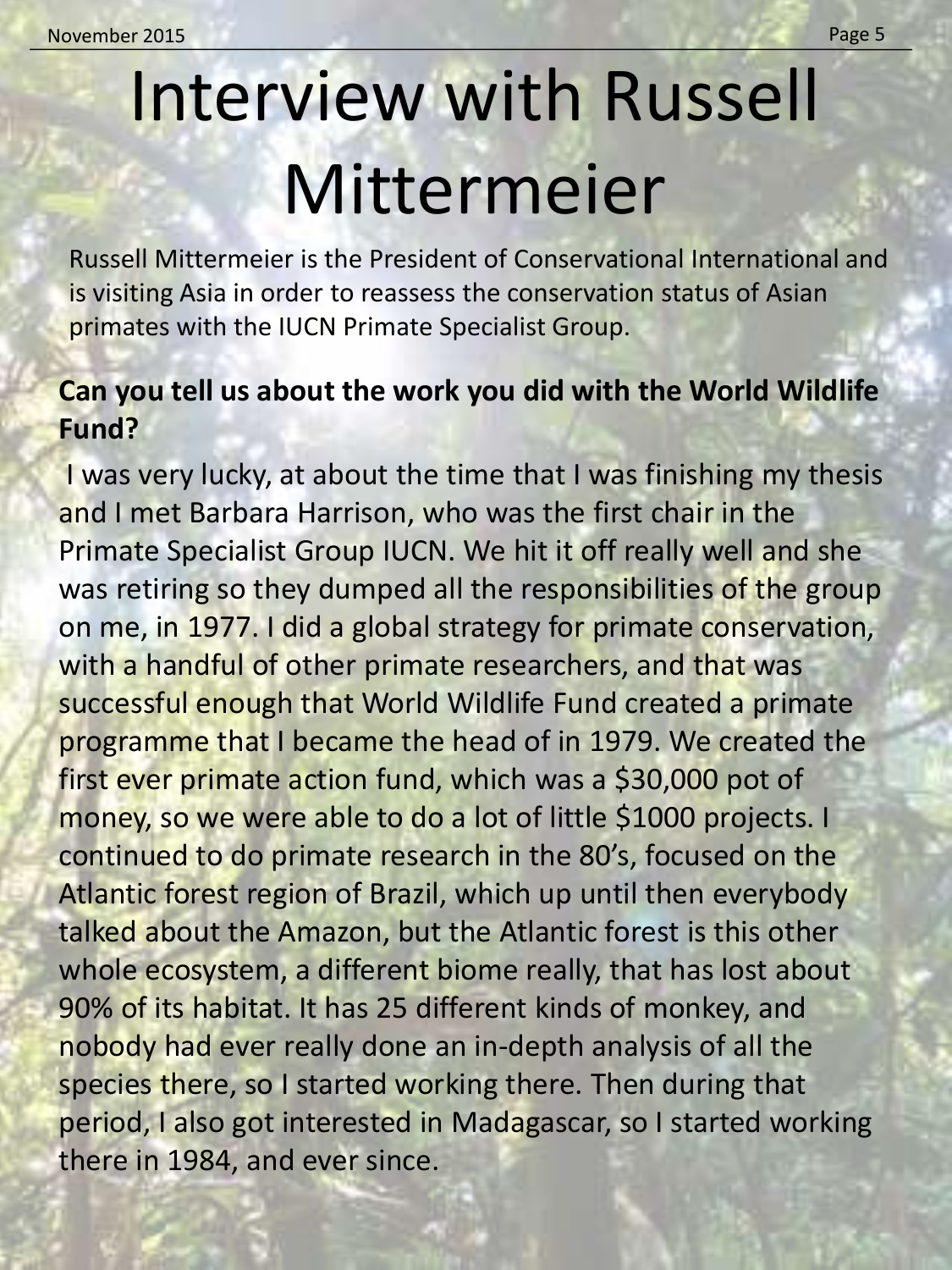### Interview cont.

### **And you left WWF to become President of Conservation International?**

Yes in 1989 I got tired of World Wildlife Fund. My last position there was Vice President, and so I shifted to Conservation International and became President there, and I occupied that position for 25 years. I've been fortunate in that I've been able to find unusual funding sources for primate conservation. In the 80s I met this nice old lady from California who was pretty wealthy and loved primates, so I took her all over the place showing her lemurs and mountain gorillas and monkeys in the Atlantic forest in Brazil, and then when she died she left her \$10million estate, from which the Margot Marsh Biodiversity Foundation was created. Since then, for the past almost 20 years now, we've been able to do small grants for primate research using that money. More recently in 2009, we managed to convince the Crown Prince of Abu Dhabi to create a special species conservation fund. He gave a €25million grant, and that is another fund that is not just primates but all critically endangered species.

Because primatologists are good at writing grants we usually get between 50 and 100,000 US\$ in primate projects per cycle. Not a lot of money, but small amounts applied quickly with minimum bureaucracy are very often worth much more than much larger amounts of money. So, with the Primate Specialist Group my core costs have always been covered and I've been able to find other funds to get the Primate Specialist Group on a really solid footing.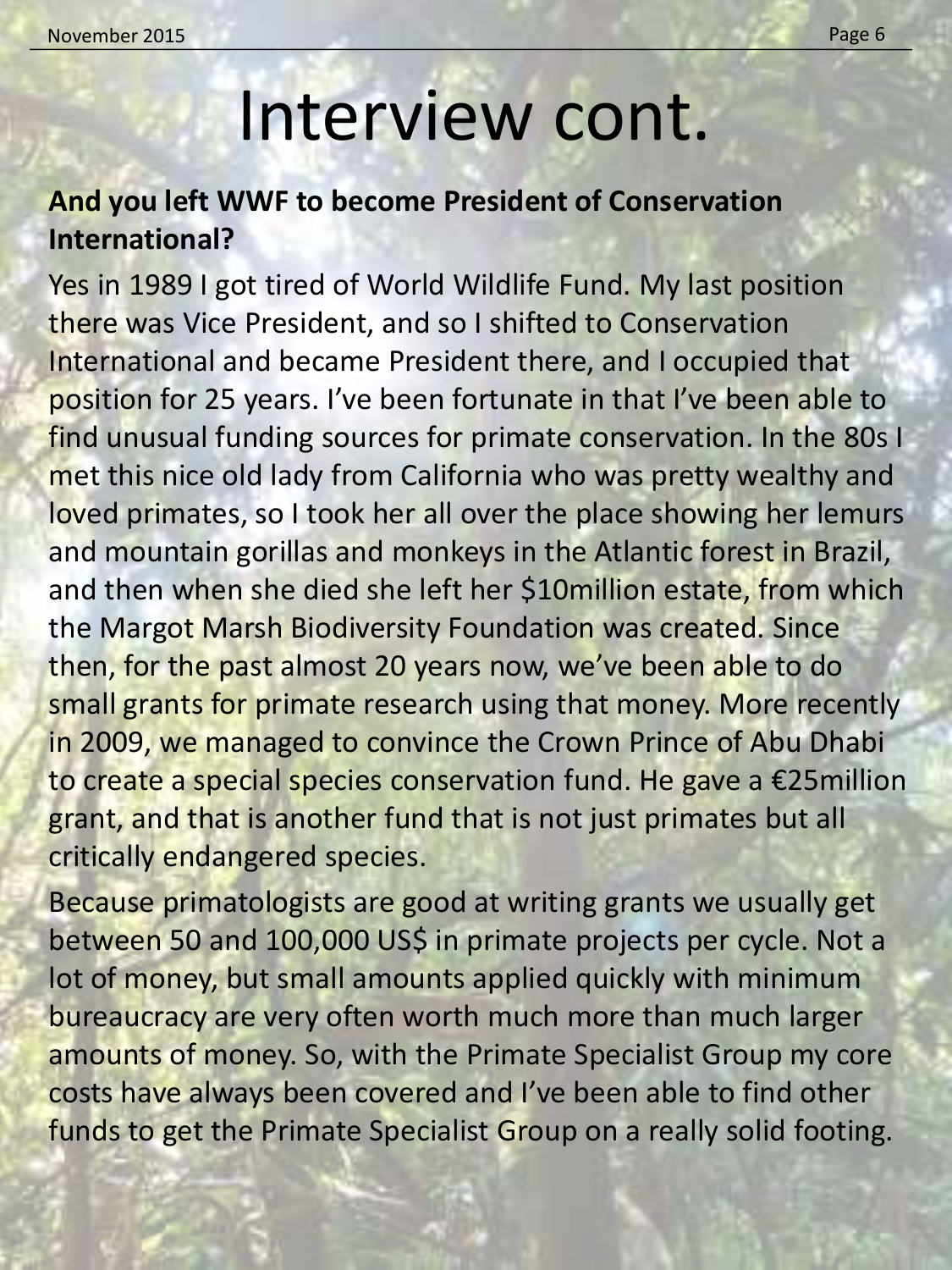November 2015 Page 7 and the United States of the United States and the United States of the Page 7

### Interview cont.

### **What's been your favourite part about working with Conservation International?**

Well I am particularly fond of the concept of hotspots. There are several concepts floating around out there, but there are two of which I developed, one of which Norman Myers, a British ecologist, developed. That's really the best story, biodiversity hotspots, which really looks at those areas with the highest levels of endemism and the highest risk, threat, and loss of habitat. So Norman started out with 10 hotspots in 1988, and I saw that and I said "wow, that's great, I love it", so I made some suggestions to him, he published the paper with 18 hotspots. Then when I went to Conservation International in 1989, I brought the hotspots concept with me, and we made that the central focus of the organisation for the next 20 years. And we would find that several times over, we're now at 35 hotspots, they originally occupied about 16% of the land surface of the planet, but about 90% has been lost. So what remains is a little over 2% of the Earth's land surface but it's got 50% of all plants and 40% of all vertebrate endemics. If you're looking at the most endangered species, depending on the group of organisms, anywhere from 80 to 90+ % of your most endangered, your CRs and your ENs are in the hotspots. So if you're going to try to avoid extinctions, these are the places to focus on. We've used the hotspots concept very effectively, we used it for a couple of mega fundraising campaigns where we raised a million dollars over several years, and with that also we've created the Critical Ecosystems Partnership Fund, which continues to this day.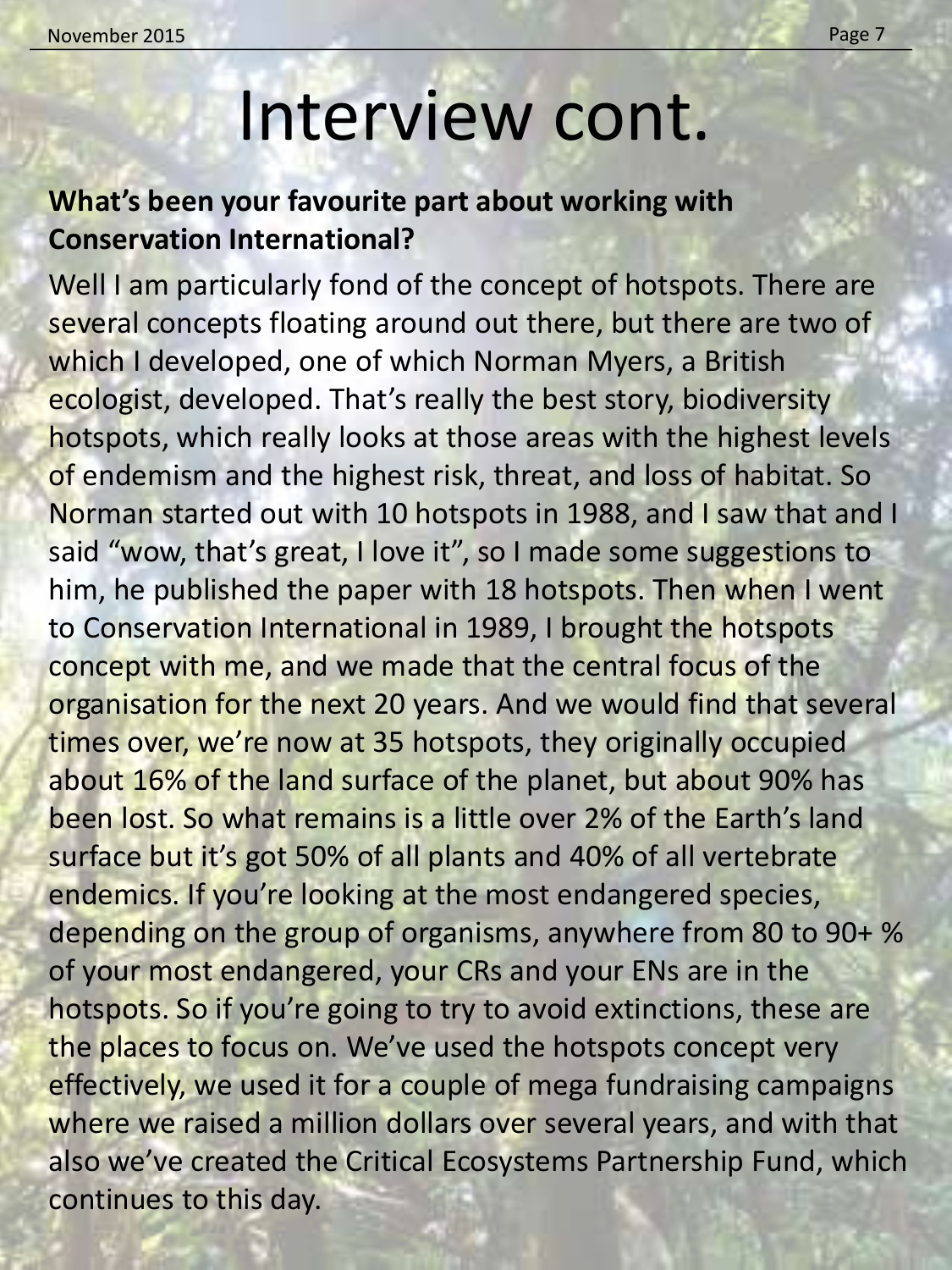### Interview cont.

Then we have the mega-diversity concept, which I came up with in 1986, which basically says, 18 countries have 2/3 of the world's biodiversity, and they really have a major responsibility to take care of that. I was just looking through the guidebook today and I was very happy to see in it that Lonely Planet had said this is a mega-diverse country. Malaysia actually is a mega-diversity country, it's the 2<sup>nd</sup> smallest after Ecuador, but it has extremely high levels of diversity, and endemism, much of it thanks to Sarawak and Sabah. And then there's another concept called the high biodiversity wilderness areas, which I also created, which is the other end of the spectrum from hotspots, areas with high biodiversity, high endemism, but still 80-90% intact; the Amazon, the Congo forest, islands in New Guinea, and a handful of others. So you put those two together, and really have the bulk of the terrestrial biodiversity out there, and it really helps you focus your efforts.

### **Tell us about some of the work you have done with the Primate Specialist Group**

So we do newsletters, we do an Asian primates, a Neotropical primates, an African primates newsletter, we have a journal called Primate Conservation, all that is distributed free. We do these redlisting activities every few years, we just finished the Asian one two days ago, we've got one more to go now, the African one and then we won't have to do one again for another five years at least. Using the information from the red-listing process, we write action plans.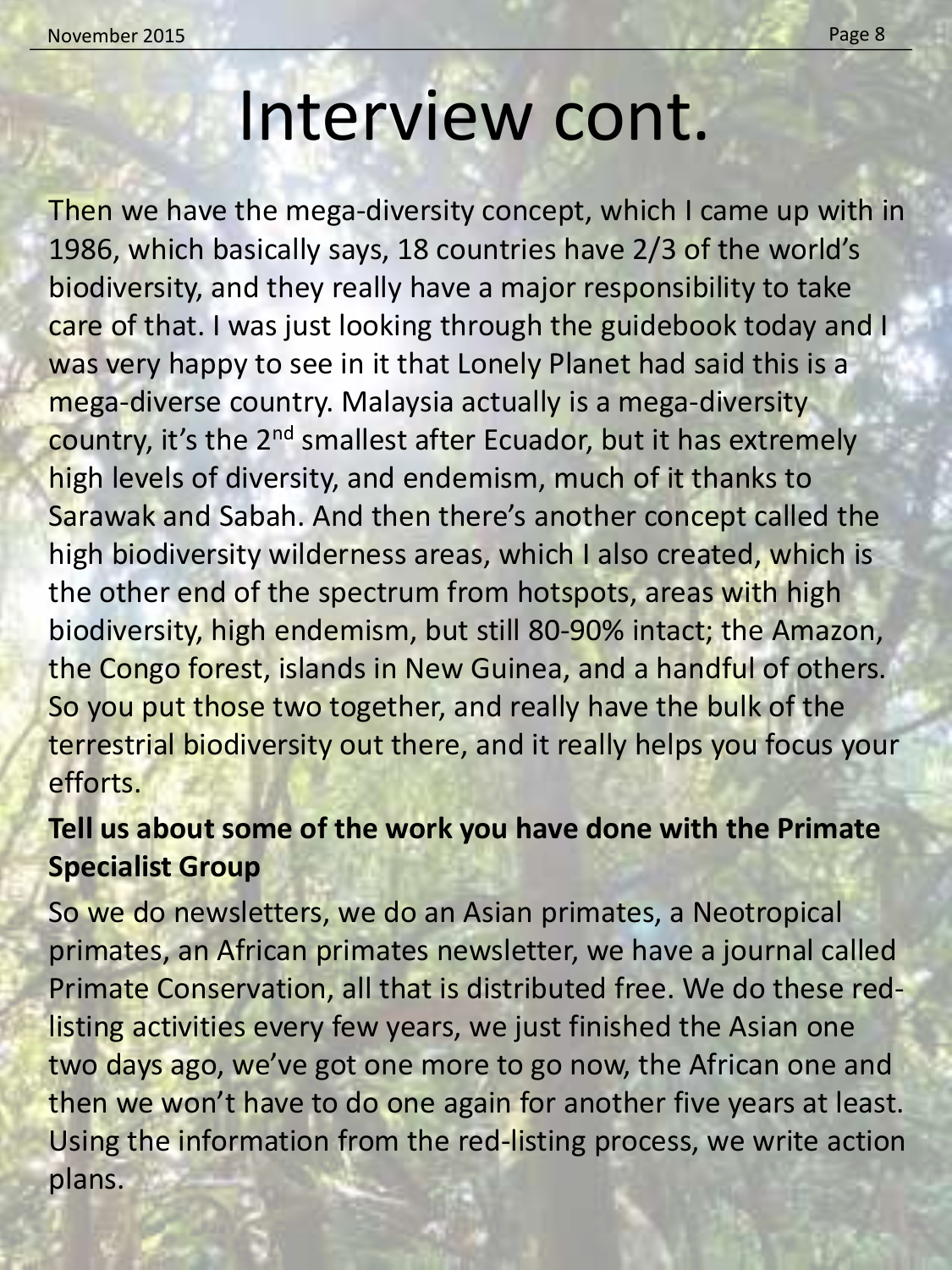### Interview cont.

The most successful plan so far was one for lemurs back in 2012, and we did a red-listing workshop that showed that about 90% of all lemurs were endangered. So we did an action plan, and instead of just handing that around to our best friends, we published an article in Science, we actually had donors coming to us asking to help, which usually doesn't happen. So we've raised about \$1 million dollars through that, for lemurs specifically, so far. The way we've structured the group now, we have 10 different sections, we've got a South East Asian section, a South Asian section, a China section, a Brazilian Guianas section, a tropical Andes, Mesoamerica, we have just one for Africa, but a separate section for Madagascar, and then we have two specialist sections, one for great apes and one for gibbons. We're particularly lucky with apes because there's a foundation in New York, called the Arcus Foundation that is a big supporter of apes. No other primates, just great apes, and gibbons, and they give out about \$10million a year. I've used a lot of the primate work to focus on tropical forest in general because about 90% of all primates are tropical forest animals, and of late I've really gotten into pushing this concept of primate ecotourism, primate watching, primate life listing and that's based on a bird watching model. The idea is to get people out, to remote areas where primates occur, pay to the local communities, develop guide associations, develop all these materials around primate conservation. One of the best examples is Madagascar, we're in a country that's probably among the five top tourist countries on Earth. You've got these local community guide associations that, not only take you out to see lemurs in government protected areas, they are also now creating their own reserves, so we help them with small grants, and it's amazing.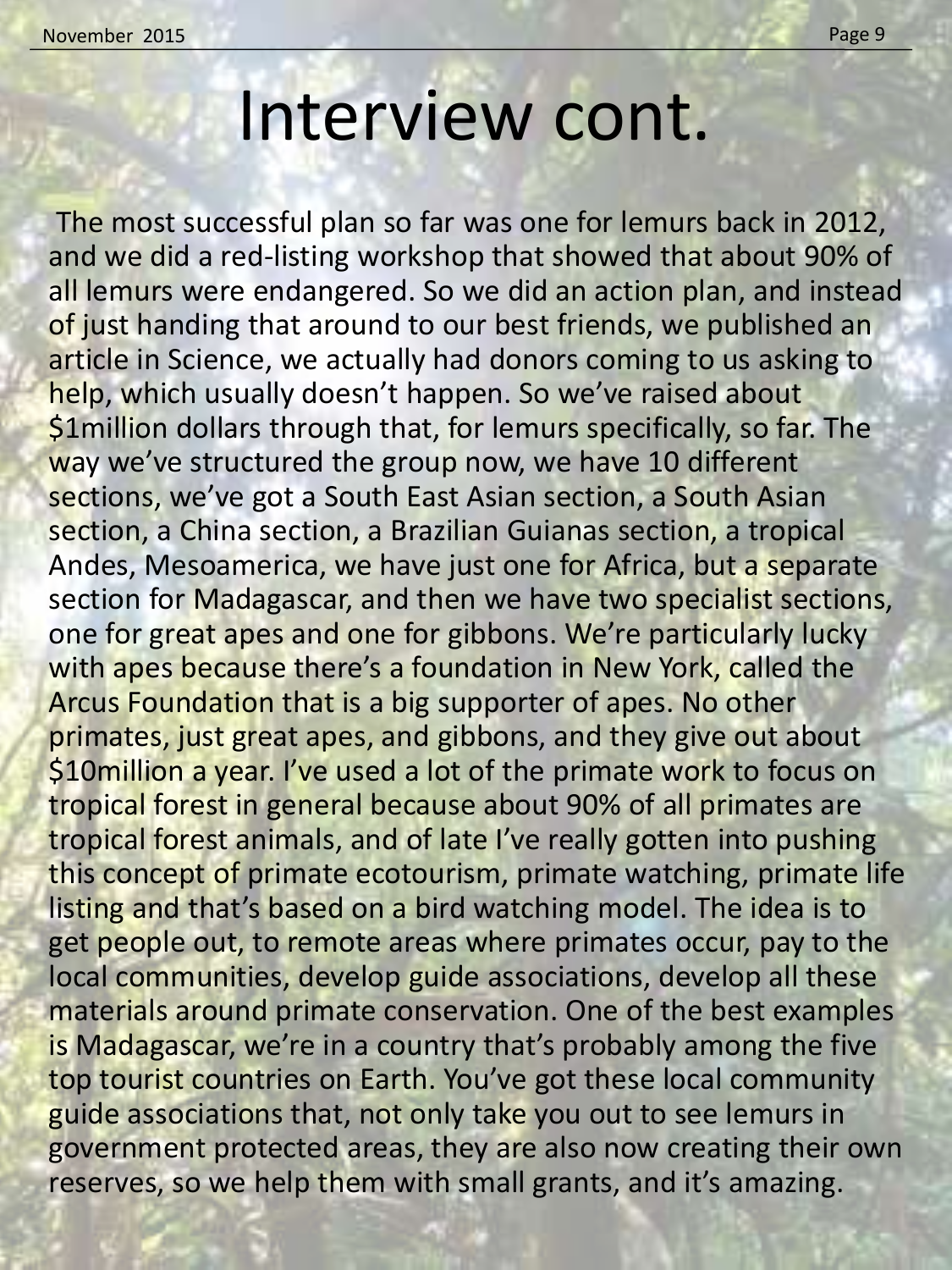### Interview cont.

Also we're trying to show how primates are really fundamental components of tropical forest systems. At the climate convention coming up now, in five days it starts in Paris, there's a paper about to come out, showing that tropical forests are 50% of the solution to climate change. Not just 50% of the solution to red areas, 50% of the solution to climate change overall. And another paper just came out showing that 1% of forest trees in the Amazon, just about 20 species or something, sequester 50% of the fauna, these are the big hardwoods, really tall, slow growing hardwood species. And guess who disperses those; monkeys, like spider monkeys, woolly monkeys, and things like that.

#### **So, you reassess conservation status about every 5 years?**

Well as it works about it's about every 7-10 years. We did the last assessment, it was all for a global mammal assessment which came out in 2008, but we started in 2005 so we did first primates 2005-2007, and we fed that into the 2008 assessment. Now for the 2016 assessment which is coming out next year we did Madagascar 2012, Neotropics early this year, Asia the day before yesterday, Africa will be some time in early 2016. So then we just redo the assessment of everything that we know about primates, and it's come out a lot worse because primates really look like they're going to be out of the larger groups of vertebrates, the one with the highest percentage of endangered species. With Madagascar its 90%, the Neotropics was pretty good, there was only about 50% because there's a lot of forest left, a lot of good conservation work going on in South and Central America, so it's not a whole lot that's going to disappear there.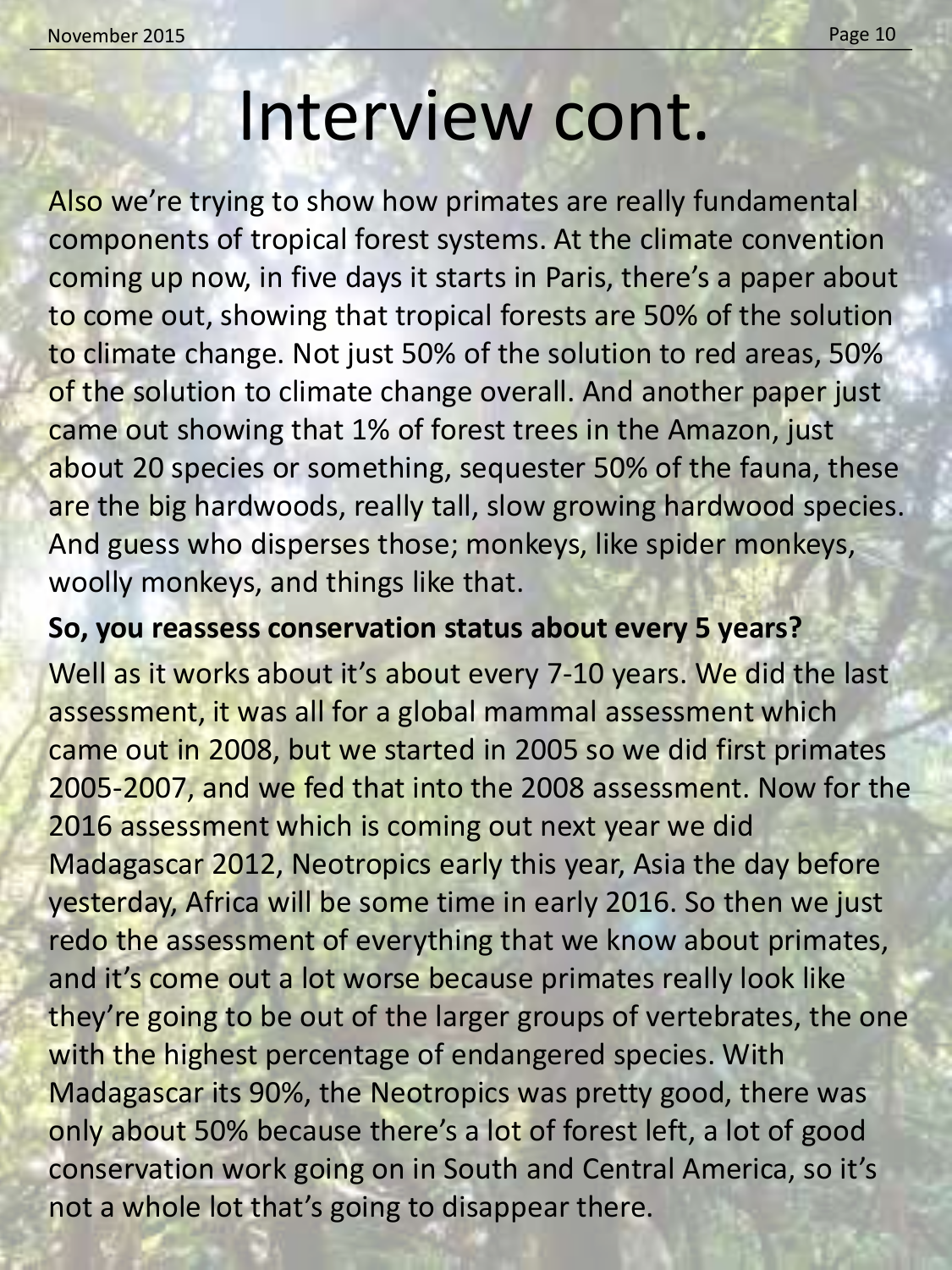### Interview cont.

In Madagascar there's a lot that could disappear tomorrow. Asia is similar to Madagascar, it looks like it's going to come out close to 90% in one of the three threat categories, and more than 60% critical and endangered, that's a lot. Africa is probably going to come out somewhere in between, but we figure that we're probably going to have about 60% of all primates in the critical and endangered categories. But, we haven't lost any for sure yet, in the 20<sup>th</sup> century we did not lose any primate taxa, and that's a really good record, because every other larger group of mammals lost at least one taxa. And now there's a bunch that are pretty close.

### **So you would say that Asia and Madagascar are the areas that really need to be focused on in terms of conservation?**

Yeah, we want to focus on all of them, but the ones where you have the greatest extinction risk are those two. And really Madagascar, you almost need a separate category for Madagascar because it's so tiny. The whole island is 600,000 square kilometres which is a little bigger than France. The remaining habitat is about 10%, so that's about 50-60,000 square kilometres, which is the size of Costa Rica. What remains in Madagascar is probably not dissimilar from Sabah, maybe a little bit more. So you have all this global biodiversity crammed into a tiny area

#### **What do you think, in your opinion, are the best methods of Asia tackling the huge decline that they've had?**

Well it would be really nice if governments like Indonesia and Malaysia took a zero deforestation policy on palm oil,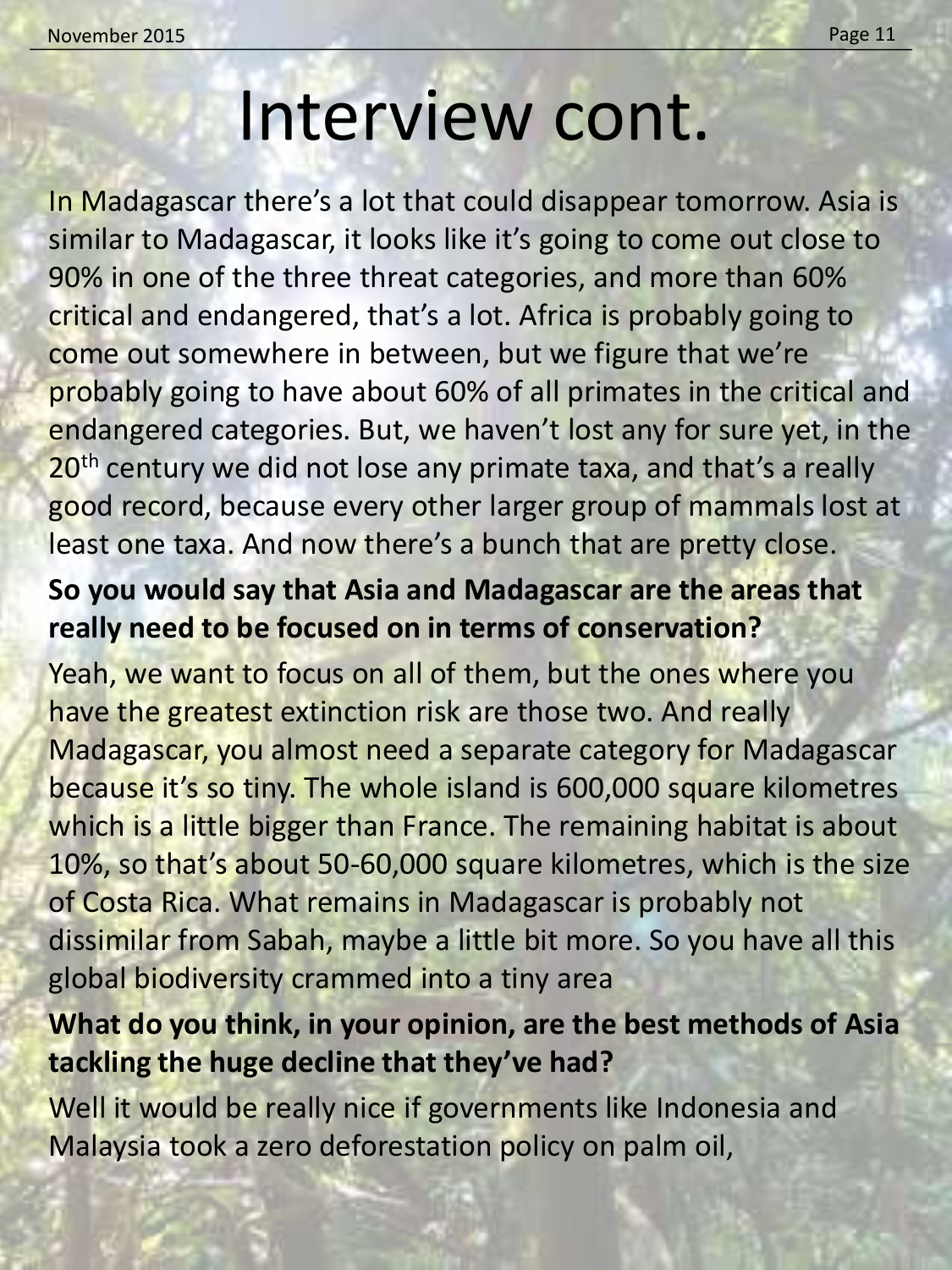### Interview cont.

put palm oil on degraded lands, don't clear any more natural forest, but yesterday we saw an announcement that the Indonesian and Malaysian governments told the oil palm producers don't pay attention to the zero deforestation policy. "You've got to keep burning the peat swamps", it's unbelievable. So the biggest problem is large scale industrial action I guess. There are many problems but they clear vast areas for oil palm in this part of the world, soy and cattle in South America, and increasingly oil palm as well. What you need are more protected areas, more effective management of existing protected areas. But to me the two pieces that I think are critical are a research presence, a long term research presence like you have here. If you have a research presence, it's better than a guard force, because you hire local people; everybody knows what you're doing. You don't usually have big poaching or habitat destruction problems, if you have a research presence. Ecotourism is another one, if local communities are making money, they're not going to cut down the forest. Now you need the government policies, you need all these other things but to me the most basic elements are conservation communities engaged with local communities, so everyone understands what's going on. And it helps to have, you know, an honest director in a national park, which sometimes isn't easy. It helps to have the involvement of national and international NGOs, and helping to support whatever you've got on the ground, the long-term permanent presence. With the presence of researchers and tourism you're in good shape, now one or the other or both.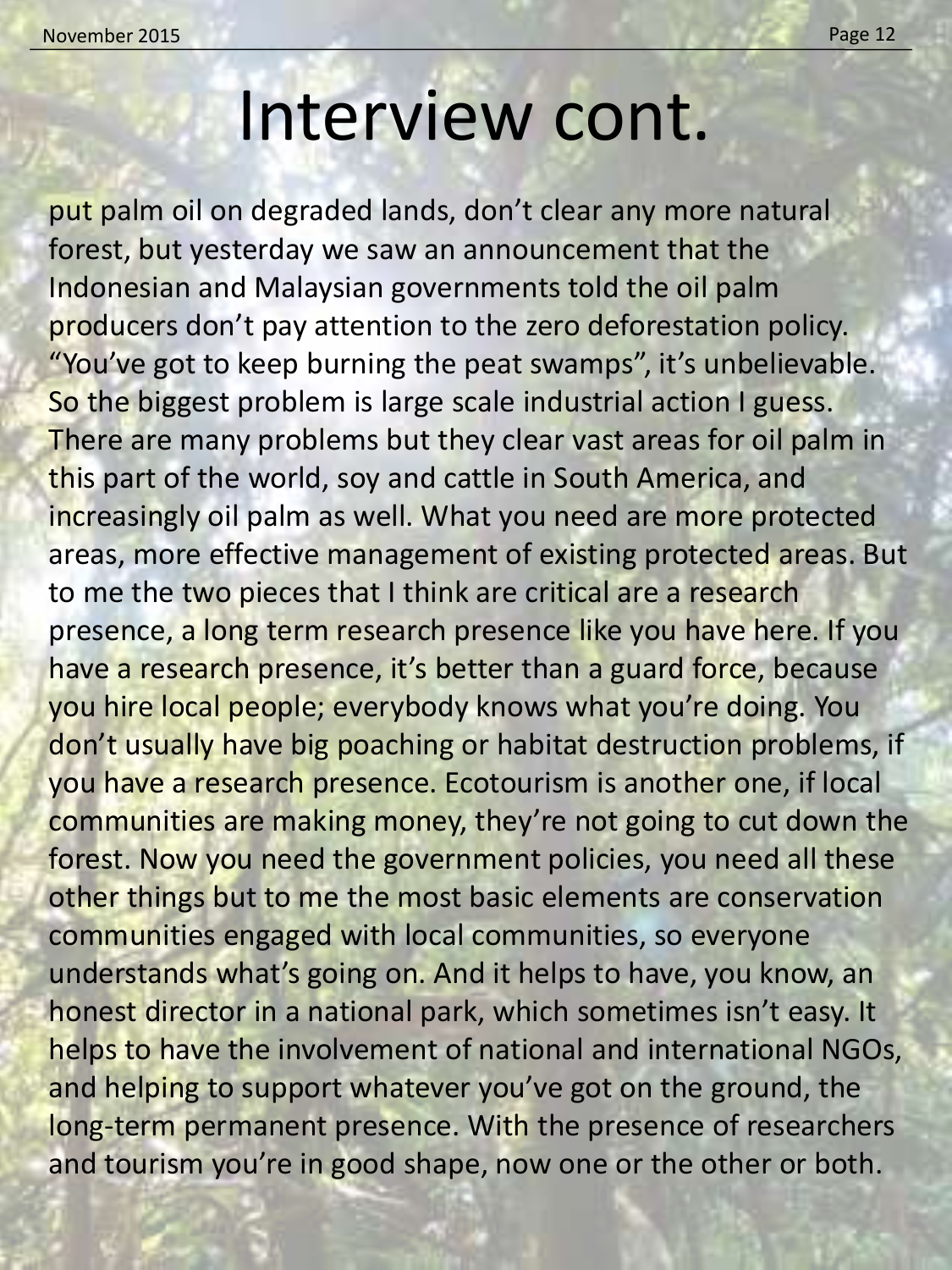### Interview cont.

Time and time again I've been going into a place where there's research presence, you see loads of animals, then you go next door and there's nothing. And of course keeping the funding stream going, but you don't need vast amounts of money, very often some of the big agencies dump large amounts of money on conservation and most of it gets stolen or misused. We managed to move large amounts of money into Madagascar and most of it is wasted. The good money has been the small grant mechanisms that really get stuff done.

#### **How did you come to find out about Danau Girang?**

I know Marc Ancrenaz (NGO HUTAN/KOCP), and I was asking where's the best place to see tarsiers and lorises, and he said this is it. I was coming for the Singapore workshop and every time I go for one of these workshops I try to add something on that is actually in the wild, otherwise you just become a bureaucrat. I was either going to come here or go to South Sumatra but the Kinabatangan is famous and I hadn't been to Sabah since 1979, so I thought "come back and see what I can see".

**That's great, thank you for finding the time to speak to us, we hope you've enjoyed your brief stay here!** You're welcome, absolutely.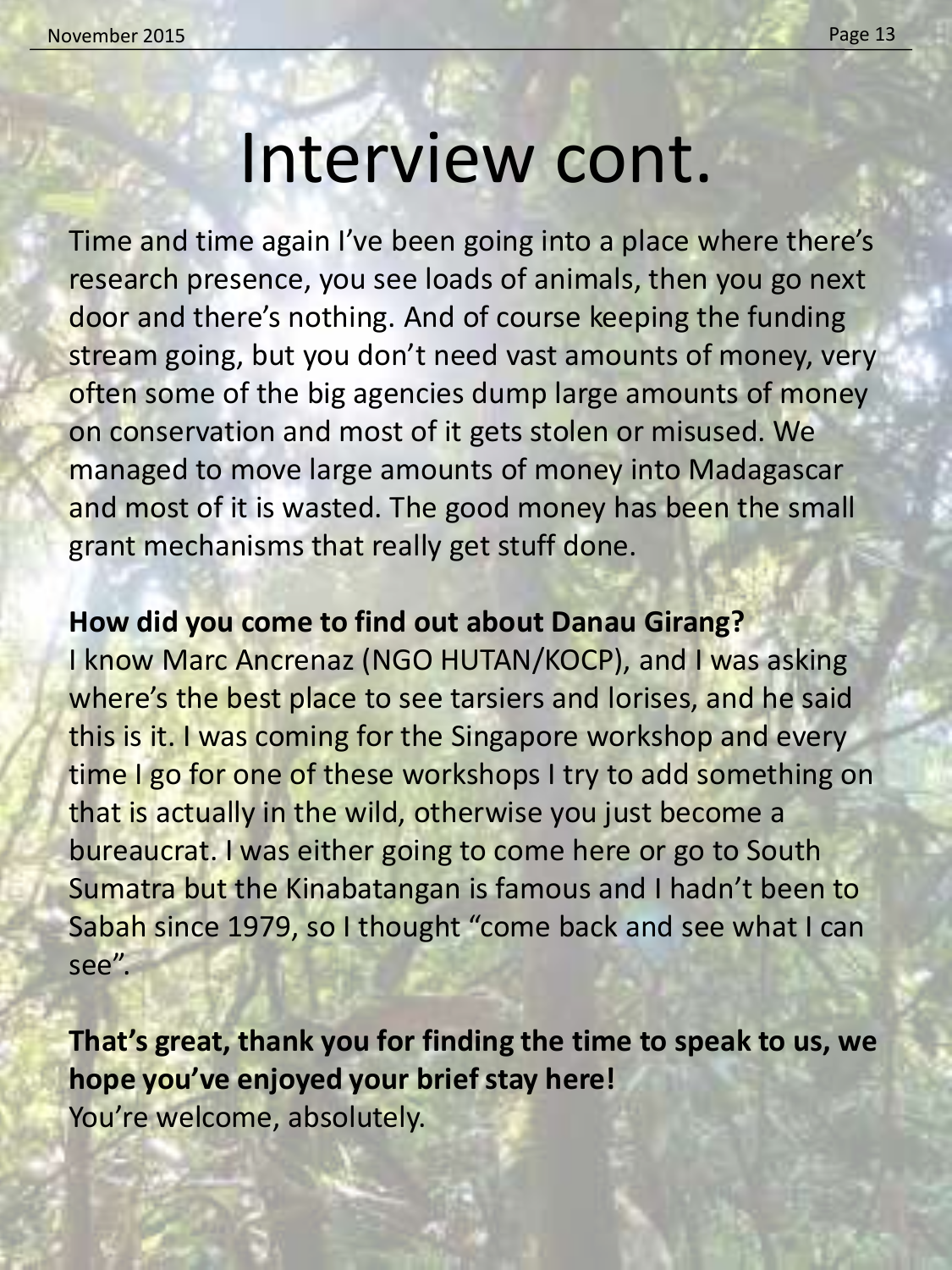# Update on PTY Projects

The projects being carried out by our four PTYs are now in full swing! Charlie has spent the last few weeks installing her pitfall traps around the field centre to identify reptile species, and since has been working long days trapping and sampling individuals, such as a juvenile reticulated python (pictured)!! She has been using a method of mark recapture to identify any previously caught individuals which will ultimately provide a much more accurate measure of abundance and diversity!



Our nocturnal primate girls Abbie and Katey have suffered some hard losses in regards to their collared tarsiers recently. with Comok's collar failing shortly after her collaring, the sad demise of our male collared tarsier Toots, and Kipas currently missing presumed dead. However refusing to be defeated, the girls have begun night-walking every night with the RA's, with the intention of catching and collaring some new tarsiers. Of course they are also looking out for slow lorises while walking as they recently received some brand new lorises collars, which they are excited to put into use.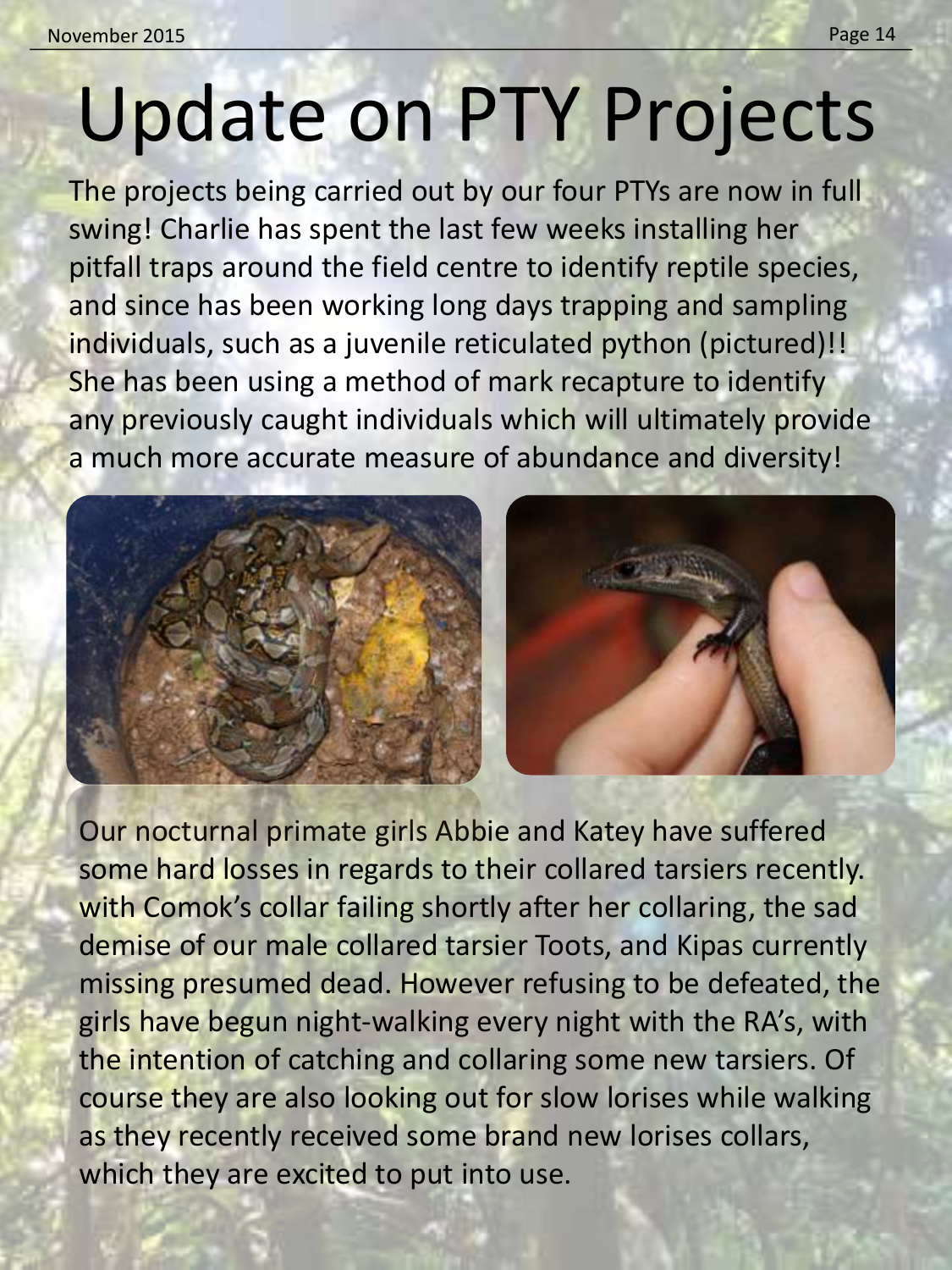## PTY Projects cont.

Finally, Joe has been trialing methods he can use to observe tarantula behaviour and is scouring the forest for new individuals to observe. He has currently located three female tarantulas and their nests (males are nomadic and therefore harder to observe over long periods), one of whom recently gave birth to a lot of spiderlings! His current observation method is using camera traps, which takes photos in 5-minute intervals, this has produced some great pictures of tarantula behaviours, including Simone (pictured) and her offspring!

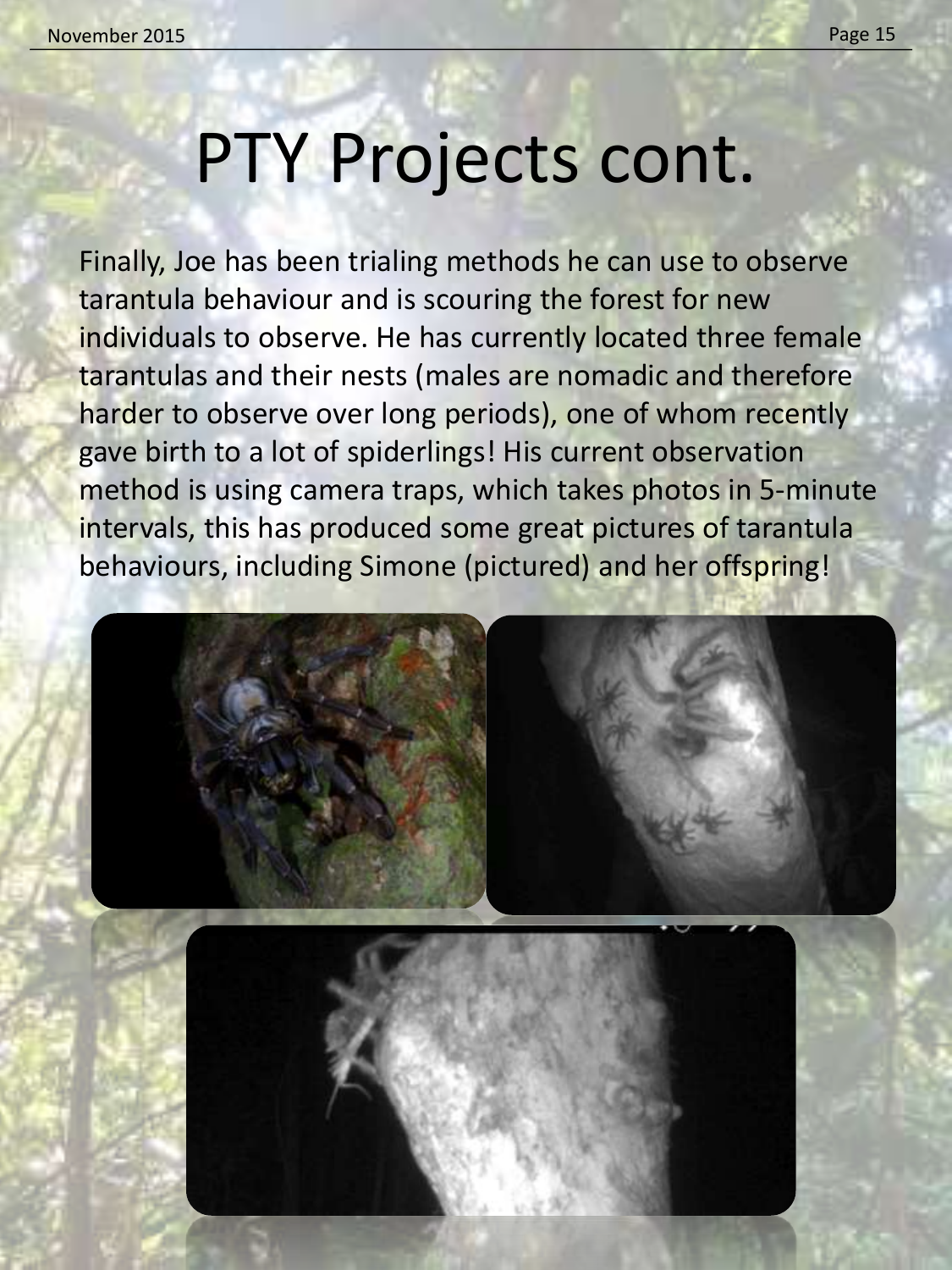# **Conservation Corner:**

**Common name: False Gharial Scientific name:** *Tomistoma schlegelii* **IUCN status: Vulnerable**



### **Description and Ecology:**

**The False Gharial is the largest of all extant crocodilians, with males recorded with lengths of over 5 metres. They are found, although not commonly, within peat swamps and freshwater swamp forests. Although overall the False Gharial is poorly studied, their diet is said to be comprised of fish, monitor lizards, birds and mammals. The nesting season occurs within the dry season and around 13-41 eggs are laid in nests, which then hatch after an incubation period of around 70 days. The False Gharial produces the largest eggs of all crocodilian species!**

#### **Threats:**

- **Habitat loss due to illegal logging and agriculture growth**
- **Commercial hunting within the 1950-70s**
- **Drowning in fishing nets**

#### **Conservation:**

- **Listed on CITES Appendix I since 1979**
- **Foundations fund raising for wetland and crocodile conservation**
- **Nest surveying within remaining swamp forest**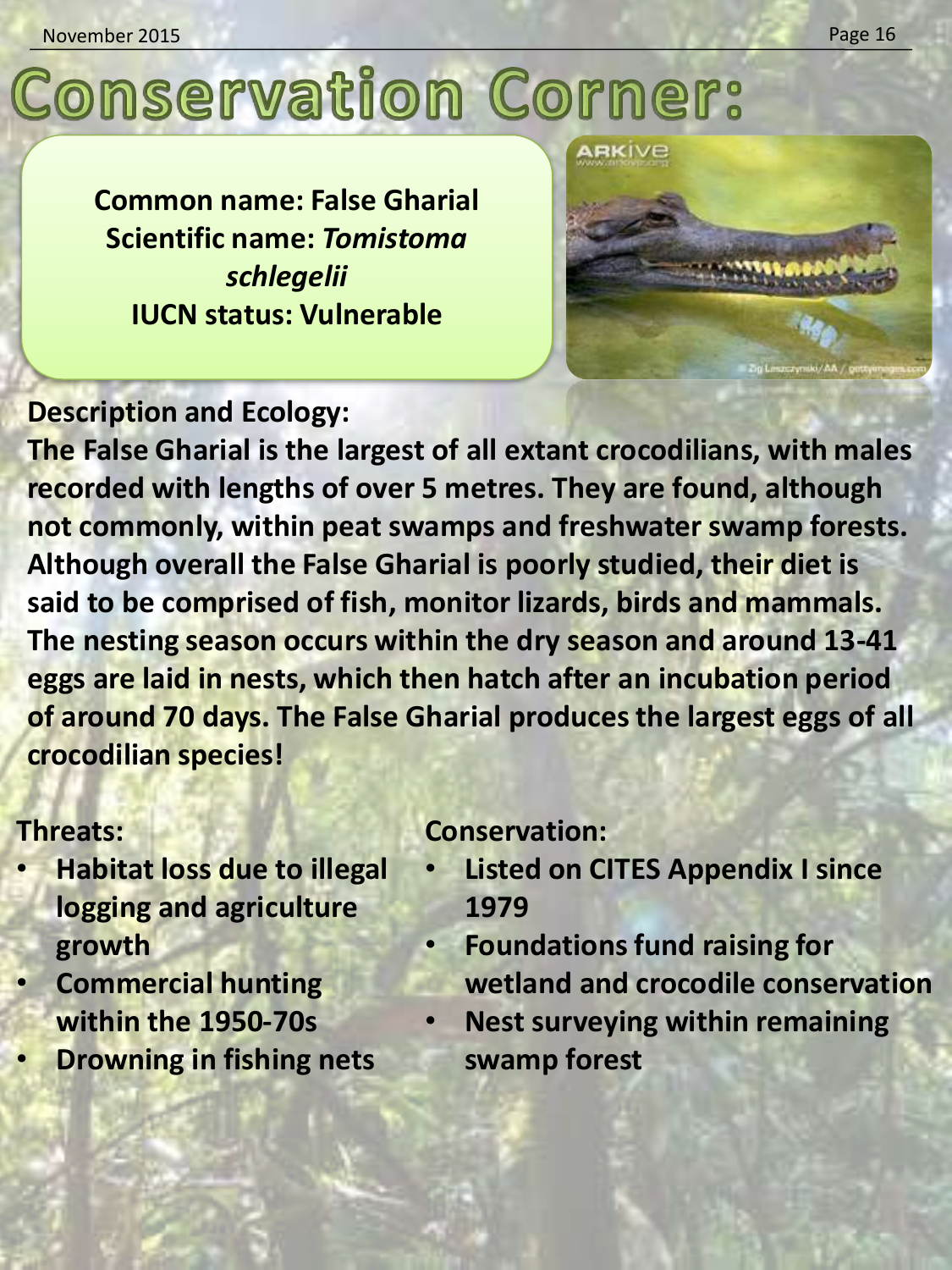# Animal anagrams!

Below are anagrams of the English names of four animals found in Borneo, see if you can figure out what they are!



### **Fact of the month!**

The reticulated python holds the record as the longest snake in the world, with a total length of up to about 10m!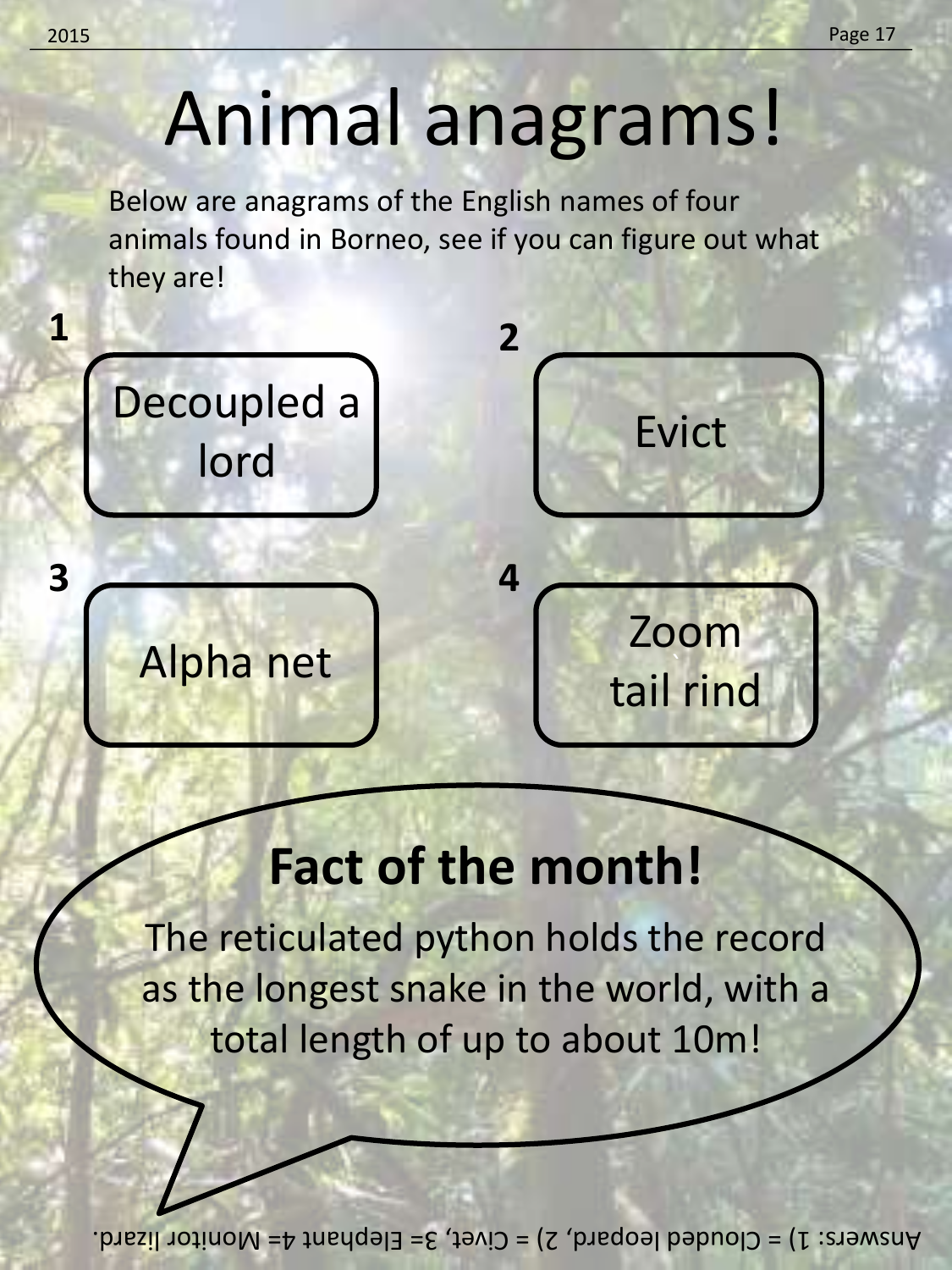# Photos of the Month!





Photos by Charlie Cooper, Joe Hampson and Rudi Delvaux